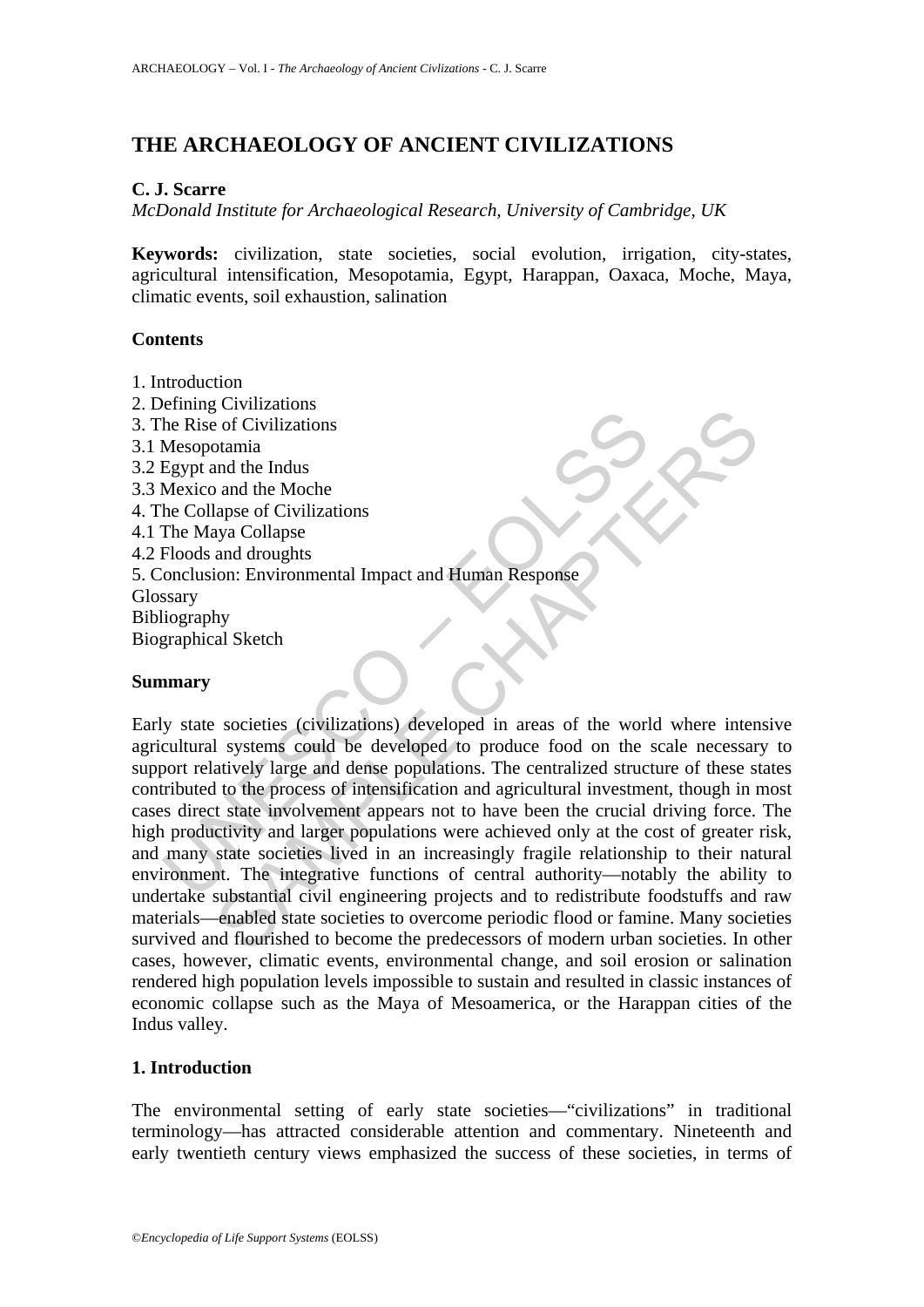their high population densities and their achievements in art, literature, and technology. They were seen as representing an "advance" from the less complex or small-scale societies that preceded them. Interpretations from Morgan to Childe placed state societies at the culmination of an evolutionary progress which led from hunter-gatherers to early farmers and finally to civilization. This perspective found new life in the model of social evolution proposed by Elman R. Service, which classified human social organization into four types or stages: bands, tribes, chiefdoms, and states. This model has been espoused in modified form by a number of recent researchers and still figures in standard texts.

From the 1920s, these unidirectional models were called into question by some who argued that civilizations followed regular cyclical patterns of growth, maturity and decline. One of the most influential proponents of such a view was Arnold Toynbee who in *A Study of History* charted the rise and fall of several state societies. Others went further and characterized civilizations as essentially pathologies that were damaging to the natural world. Writers increasingly espoused such views in the ecologically sensitive period beginning in the 1960s. One, for example, wrote "Throughout the Mediterranean basin and the neighboring Near East today the ruins of ancient civilization stand around the evidences of depleted environments." Thus from interpretations which emphasized the achievements of early state societies the focus switched to those which saw them set them in a fragile environment, victim to the same processes of population pressure and ecological deterioration that became so prominent a public concern as the twentieth century progressed.

is in A *Study of History* charted the rise and fall of several state socher and characterized civilizations as essentially pathologies that and world. Writers increasingly espoused such views in the ecod beginning in the Interior of History charter rise and fall of several state societies. Others view signing via the rise and fall of several state societies. Others is characterized civilizations as essentially pathologies that were damagin The archaeology of early state societies may thus be considered from two complementary perspectives. On the one hand, they were made possible by the development of new, complex and highly innovative modes of social, political, and economic organization, resulting in intensification of production to support higher levels of population than non-state societies. On the other hand, the development of these intensive production methods and high population levels placed pressure on resources—and on the societies themselves—which made many of them fragile and vulnerable to landscape degradation and to environmental change. At the root of the problem was the difficulty of achieving a stable adjustment, especially where most states, and the elites that governed them, were locked into competitive processes of growth and expansion. Modern romanticism has also played a part in these debates; there are few sights more evocative than an abandoned Maya temple rising among the forests of Guatemala, or the once great cities of southern Mesopotamia sitting amidst a salty plain. In most cases, however, detailed studies have shown these to be the product of gradual long-term changes rather than sudden cataclysmic disaster. Furthermore, too great an emphasis on such cases overlooks the evidence of continuous settlement in other regions, such as Egypt, where Pharaonic population levels of around 2 million may have risen to 5 million or more in the Ptolemaic period, and over 60 million at the present day.

# **2. Defining Civilizations**

According to the standard dictionary definition to civilize is to reclaim from barbarism, to instruct in arts and refinements. This idea that civilization is a condition superior to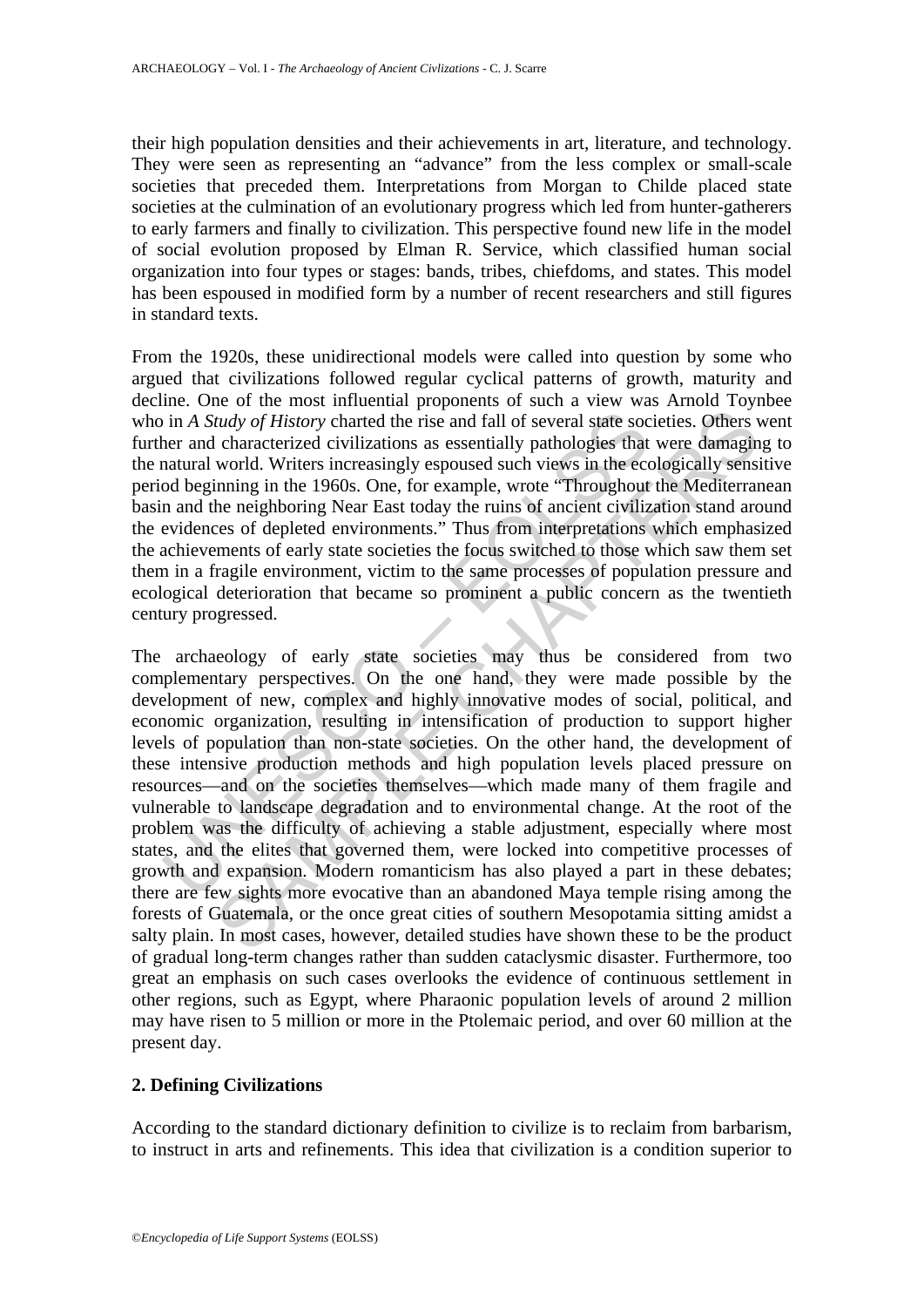barbarism lives on today in the popular understanding of the word. Anthropologists, however, do not regard civilizations as better than hunter-gatherer societies or those of small-scale farmers, only different. Politically-minded commentators might well draw the opposite conclusion: that the hierarchical civilizations, with their privileged elites and centralized governments, were worse institutions as far as the ordinary peasant farmers or urban populace were concerned.

The use of the term "civilization," with its associations of progress and superiority, is increasingly eschewed by recent scholars in favor of terms such as complex society or the state. Yet all these terms suffer from similar difficulties of recognition from historical or archaeological evidence. Half a century ago Gordon Childe sought to address this problem by drawing up a list of ten features that he considered societies must possess to qualify as civilizations. The list included cities, monumental architecture, and writing. The limitations of this trait-list approach, however, may be illustrated by the many societies that do not conform to these criteria. The Inca of South America, for example, did not use writing, yet they had centralized government, substantial cities, an ordered and hierarchical society, specialized craft skills, metallurgy, and an elaborate network of roads and wayside stations. Few would deny that they were a state level society, or refuse to class them among the early civilizations of the Americas.

itecture, and writing. The limitations of this trait-list approach,<br>tiracted by the many societies that do not conform to these criteria.<br>First-carcica, for example, did not use writing, yet they had centra<br>tantial cities, is, and writing. The limitations of this trait-list approach, however, may by the many societies that do not conform to these criteria. The Inca of So example, did not use writing, yet they had central a government criteri The definition and identification of early states may be difficult, though "state" avoids the value-laden associations of the word "civilization." In simplest terms, states may be defined as regionally organized societies whose populations number in the hundreds of thousands or millions and often are economically and ethnically diverse. Whether all early states had such high populations is however open to question. Indeed, it can be argued that what differentiates the state from other forms of social organization is not so much its size or scale, as its structure; the differences are more qualitative than quantitative. A crucial feature is the monopoly of physical force which state authorities claim; they alone are responsible for defense and for the maintenance of internal order, through the command of armies and police. Another significant feature is the primary importance in state societies of structures of centralized control and class divisions, which override the kinship bonds that are fundamental to most other types of human society. The elites which establish their separate identity through these mechanisms display their power through conspicuous wealth and consumption, as well as investing and directing effort into large-scale projects of communal labor such as the building of temples or the waging of war.

Such centrally directed labor investment can include agricultural intensification through the digging of irrigation canals, the terracing of hillslopes, or the draining of swamps. In the eighteenth and nineteenth centuries, the development of indigenous states in the Hunza region of Pakistan and on the island of Madagascar was in part fuelled by centrally-directed agricultural projects of this kind, giving these developing polities a decisive advantage over their rivals in terms of population and resources. The classic statement of this view was the theory proposed by Karl Wittfogel who in *Oriental Despotism* argued that irrigation was responsible for the formation of early states in many areas of the world. This theory held that irrigation schemes demanded centralized control and management, giving elites and administrators the opportunity to seize power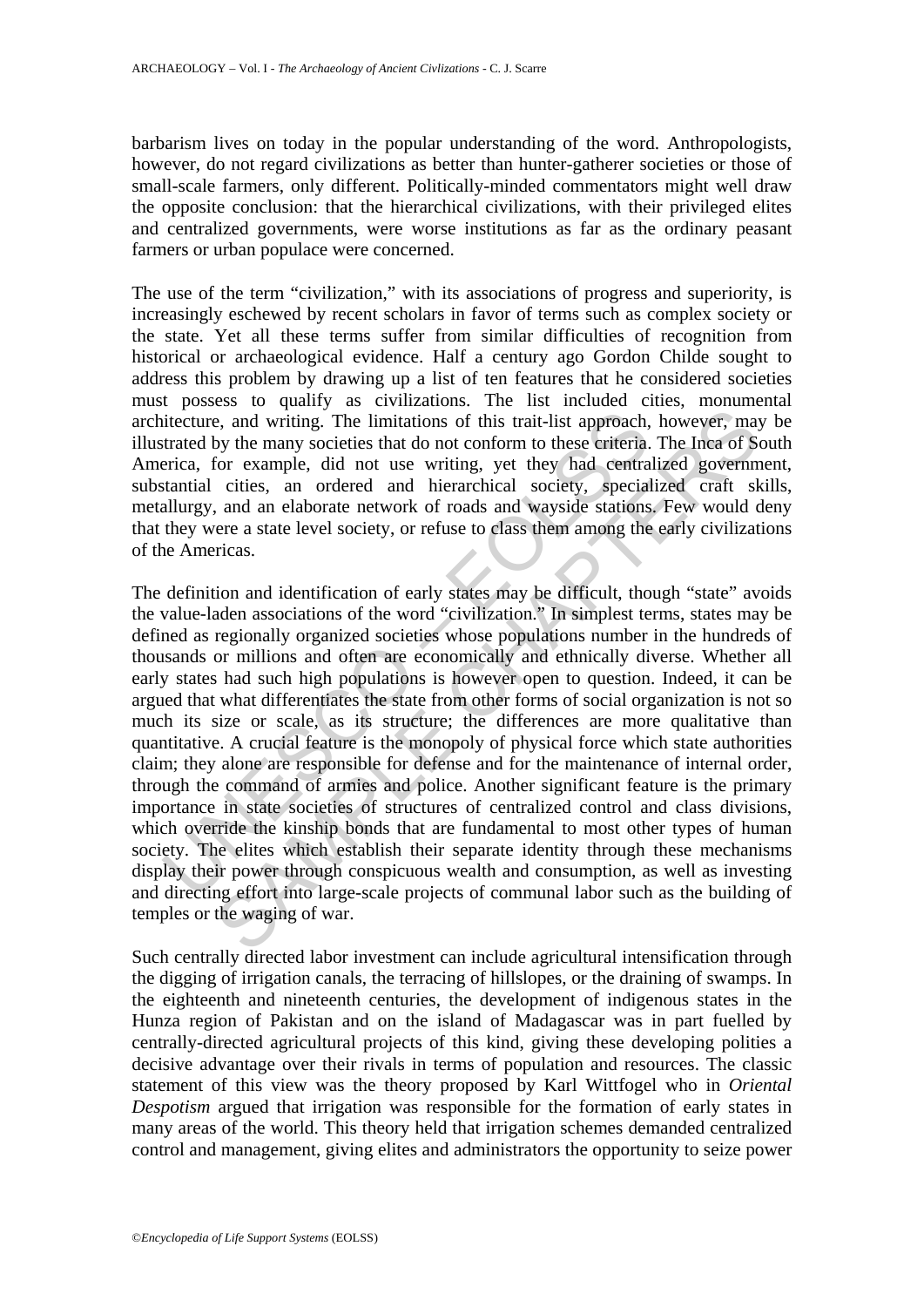and gain economic advantage which led directly to state-level organization. It is certainly the case that large populations require intensive agricultural systems to support them. Investigations in Egypt, Mesopotamia, and Mesoamerica, however, have shown that massive state-organized agricultural schemes began only after those states had come into existence. They were hence a by-product rather than a primary cause of state formation.

he anthropologists have argued that an important distinction may<br>lizations based on city-states (such as Mesopotamia, the Maya, or<br>those (such as Egypt, the Inca, and Shang China) which wer<br>onents of this view hold that in ropologists have argued that an important distinction may be made between propologists have argued that an important distinction may be made between sa Egypt, the Inca, and Shang China) which were territorial states of thi A key feature of early states is the city, a center of population usually larger than can be supported by the agricultural produce of its immediate area. Cities differ in functions as well as in size from smaller categories of settlement. They provide markets and craft specialists, serve often as seats of government or local administration, and usually operate as religious centers with important temples or shrines. Many state societies consist simply of a city and its dependent territory, which together form a city-state. Some anthropologists have argued that an important distinction may be made between civilizations based on city-states (such as Mesopotamia, the Maya, or Classical Greece) and those (such as Egypt, the Inca, and Shang China) which were territorial states. Proponents of this view hold that in city-states, the city populace comprised the whole spectrum of society, with craftsmen, farmers, and the elite. The cities themselves were hubs of commercial activity, with flourishing markets. By contrast, in territorial states, the earliest cities were principally political centers. Farmers lived in the rural hinterland in small settlements, secure without walls (since territorial states were less afflicted by internecine strife). It is also argued that in territorial states the interaction between rural farmers and urban centers was largely in the form of taxes paid by the farmers to the city-based bureaucracies. The farmers were less reliant on urban craftsmen and markets than they were in city-state societies.

Contrasts and parallels such as these are thought provoking and invite consideration as to why human societies in very different contexts throughout the world chose to adopt such strikingly similar forms of organization. They also raise questions as to how truly comparable were these early state societies, and whether they are indeed best classified as individual cases of a single phenomenon—state-level organization. The alternative view would argue that each is so different from the others that it should be regarded as an essentially unique phenomenon. Whichever view is preferred, the underlying feature of these societies is their scale and their powerful integrative function, uniting disparate communities into a single political and economic system, and permitting the support of those urban centers and social elites which are hallmark of the term "civilization."

### **3. The Rise of Civilizations**

Early state societies occupied a range of environmental settings, but in every case the crucial ingredient was the ability to support relatively large and dense populations. Early cities may have been little larger than villages by modern standards—studies suggest, for example, that the population of the smaller Mesopotamian cities may have numbered less than 10000. Nonetheless, even small cities such as this would have placed pressures on the surrounding countryside greatly in excess of those imposed by typical farming villages numbering only a few hundred inhabitants.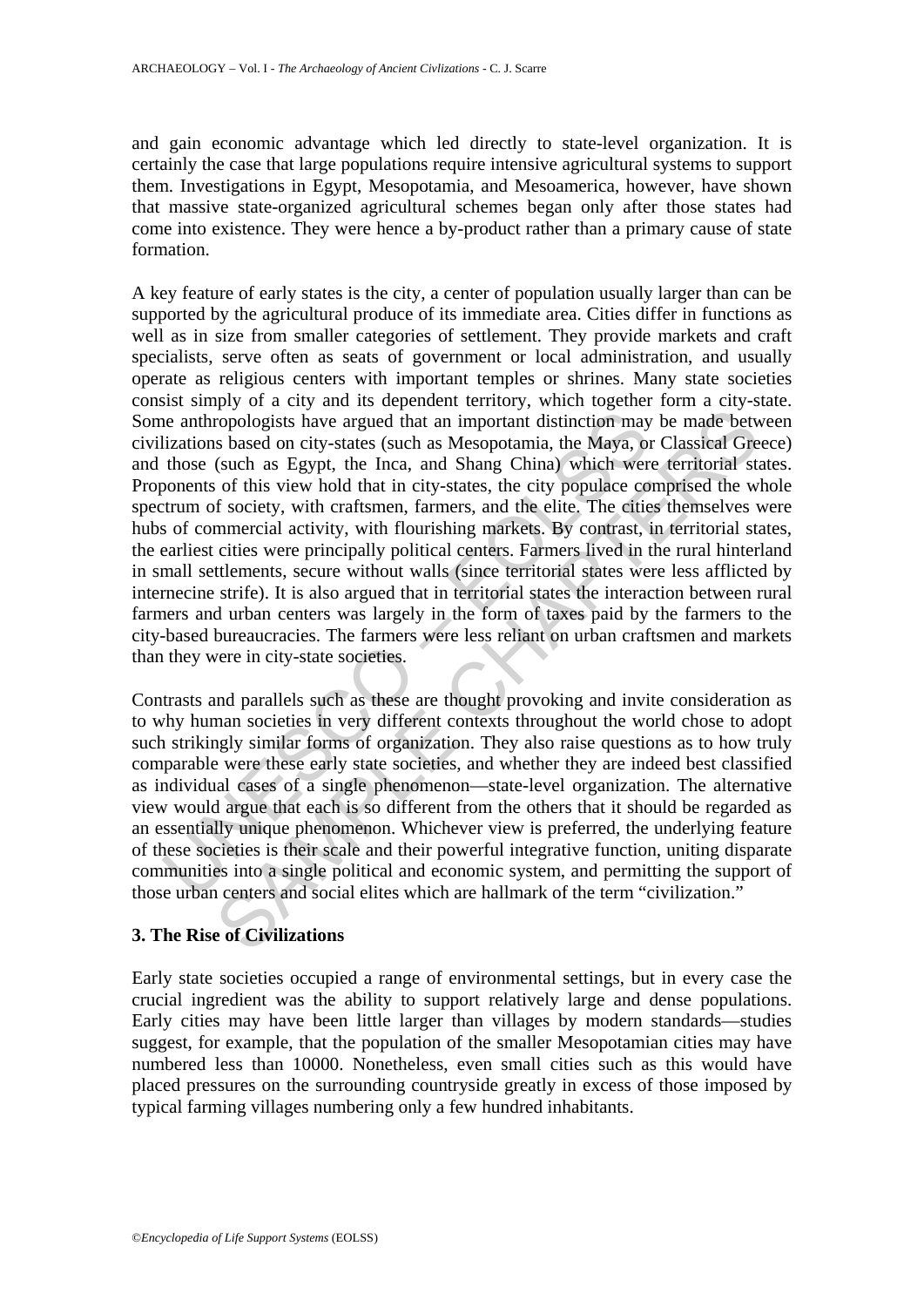The high cost of transporting foodstuffs would have led to heavy reliance on local productivity, and this would have been the essential prerequisite for city formation. Well-known instances of bulk transport—such as the regular shipments of grain from Egypt that supplied the city of Rome from the first century BC—were the exceptions in pre-modern societies. They were based on the economic and political structures of powerful empires and on the availability of water transport, which dramatically reduced costs.

ntial, if there are to be sufficient agricultural yields from fields le cities to be farmed by city residents. In most cases, a combinati probably involved. Surveys of settlement pattern show that urbspex of a hierarchy of f there are to be sufficient agricultural yields from fields lying close ence to be sufficient agricultural yields from fields lying close ence to be farmed by city residents. In most cases, a combination of both optical S A first option is for cities to be supported by a network of farms and villages in the surrounding countryside, with farmers bringing part of their production to the cities either as tax or tribute, or for market-place exchange in return for city-produced manufactures. A second is for the city-dwellers themselves to be farmers, traveling out to the fields each day. In this formulation, intensive production within a limited area is essential, if there are to be sufficient agricultural yields from fields lying close enough to the cities to be farmed by city residents. In most cases, a combination of both options was probably involved. Surveys of settlement pattern show that urban centers stand at the apex of a hierarchy of settlements (including villages and small towns) in which primary products passed up the hierarchy to support the city populations. It has been shown, for example, that by the Middle Uruk period (mid-fourth millennium BC), urban communities on the Susiana plain of south-western Iran were no longer able to supply all their own needs by cultivating local fields, and must therefore have relied on tribute from subordinate villages. This interdependence between large and small settlements is characteristic of early urban state societies and mirrors the increasing social differentiation between rulers and ruled.

Intensification of agricultural production involved the development of new technologies such as floodwater farming, irrigation, and terracing. The rise of the population centers in turn stimulated a new organization of craft production and the trade and transport of raw materials and manufactures. The need for exchange and imports was especially great in areas such as southern Mesopotamia where the agricultural potential of the land, unlocked by irrigation technology, was associated with a marked lack of many essential raw materials such as metals, stone, and timber.



#### **Bibliography**

- - -

Blanton R. E., Feinman G. M., Kowalewski S. A., and Nicholas L. M. (1999). *Ancient Oaxaca: The Monte Alban State*, 153 pp. Cambridge: Cambridge University Press. [Recent overview of the development of urban society in the Oaxaca region of highland Mexico, with discussion of settlement structure and agricultural change.]